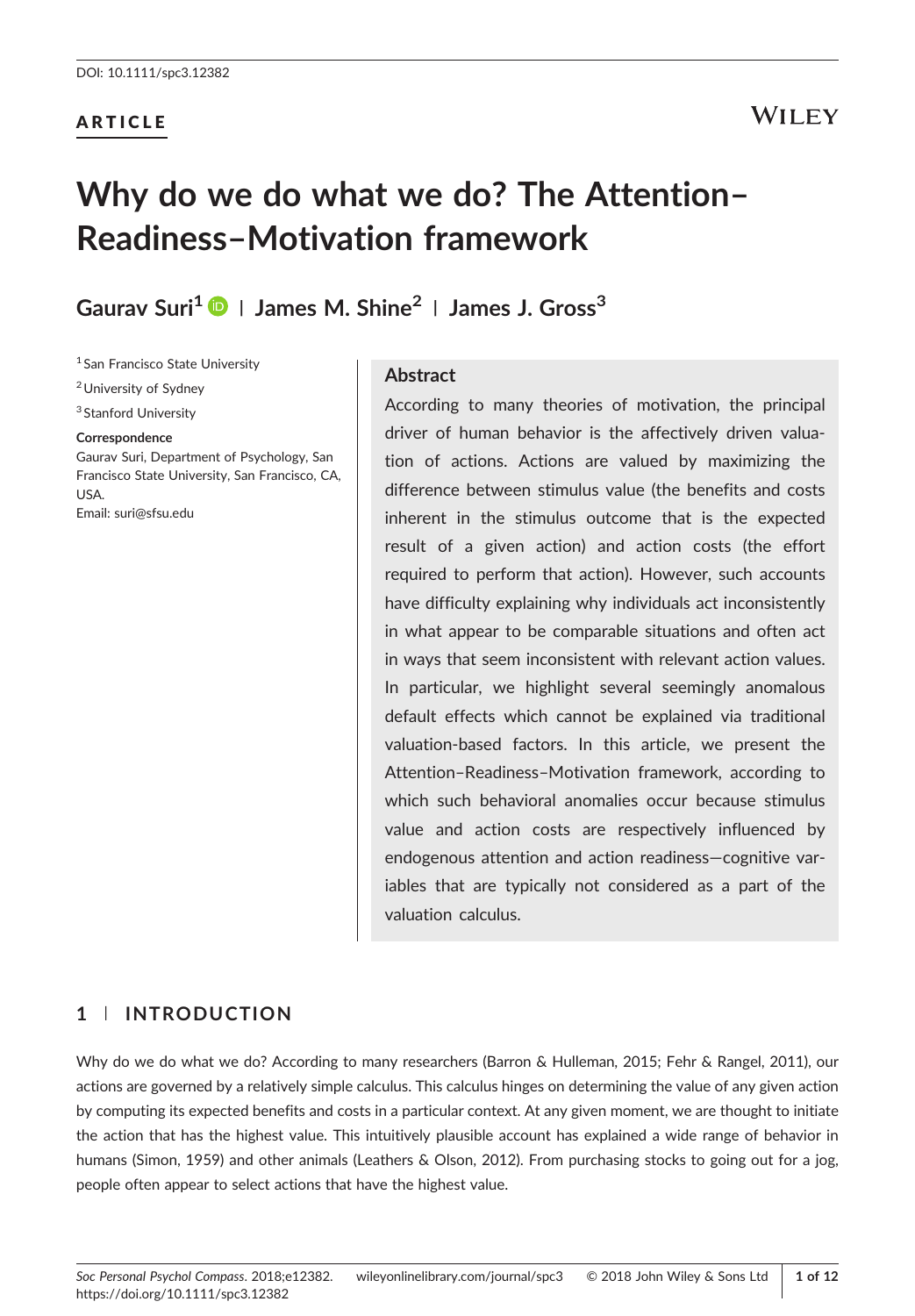## **2 of 12 WII FY** SURIET AL.

## **2** | **THE VALUATION CALCULUS**

Researchers working in different domains and at different levels of analysis embrace the valuation calculus. They agree that, at its core, the valuation calculus involves maximizing the difference between the benefits and costs likely to occur from the performance of a given action with respect to a given stimulus.

For neuroeconomists (Glimcher & Fehr, 2013; Sanfey, Loewenstein, McClure, & Cohen, 2006)—who seek to identify neural mechanisms in the domain of economic choices—"stimulus value" is defined as the difference between the expected benefits of the stimulus (that is the expected result of the action) and the inherent costs of the stimulus. For example, the stimulus value of a magazine is the difference between the anticipated benefit derived from the magazine and the price paid to obtain it. "Action costs" are defined as the costs inherent to performing the action that is being valued. They may involve physical or mental effort (Kool, McGuire, Rosen, & Botvinick, 2010). For example, the action cost of purchasing a magazine may include the effort of walking to a nearby store. The stimulus benefits and action costs are affective representations in different brain networks, and they are integrated into stimulus values, which govern action selection.

According to psychologists interested in motivation (Weiner, 2012)—who seek to identify psychological mechanisms in the domain of goal‐directed behaviors—the value of an action is determined by (a) the expectancy of being successful in the action (i.e. "Can I do the action?"), (b) the value of engaging in the action (i.e. "Do I want to do the action?"), and (c) and the cost of performing the action (i.e. "How much physical or mental effort is involved in completing the action?"). For example, in computing the value of studying for a mathematics test, a student might assess the probability of doing well on the test, the benefit derived from doing well, and the mental effort required to prepare for the test. Such valuation calculations determine the level of motivation with respect to an action—and therefore determine whether a given action will be completed.

These two views of valuation in preference based decision making—one from neuroeconomists and the other from psychologists interested in motivation—show a great deal of convergence. Both suggest that actions are selected by computing benefits and costs. Both hold that benefits may be "primary" (e.g. food) and possess an innate value as essential for homeostasis and reproduction, or benefits may be "secondary" (e.g. money) in that they are not directly related to survival and gain value through association with primary benefits (Sescousse, Caldú, Segura, & Dreher, 2013). Similarly, there is agreement that costs may be inherent to a stimulus or context (e.g. the price one must pay to obtain food) or related to the action one must perform to obtain a stimulus (e.g. driving a long distance to a favorite restaurant). Such action‐related costs may involve physical or mental effort (Rangel & Hare, 2010). Finally, it is generally accepted that affect is the common currency underlying all valuation (Peters, Västfjäll, Gärling, & Slovic, 2006).

The valuation calculus represents one of the best "unified theories" of motivated behavior (Schoemaker, 1982). Indeed, the explanatory power of the valuation calculus has been so great that researchers have often attempted to explain apparent behavioral anomalies—in which people select options that do not appear to have the highest valuation—not by adjusting or rejecting valuation‐based accounts but by seeking hidden valuation drivers that may not initially be apparent. One particularly intriguing behavioral anomaly is the default effect.

#### **3** | **ANALYZING DEFAULT EFFECTS USING THE VALUATION CALCULUS**

A default option is defined as an option that is realized if a person does nothing, or continues doing what she is currently doing. By definition, any context has an in‐built default option—i.e. the state that will be realized if a new action is not taken. Thus, understanding the conditions under which individuals persist with defaults (or leave them) is central to understanding the nature of all motivated action.

Individuals are known to frequently persist with default options that appear to have inferior valuations to other possible actions in that particular context (Samuelson & Zeckhauser, 1988). Default preferences have been observed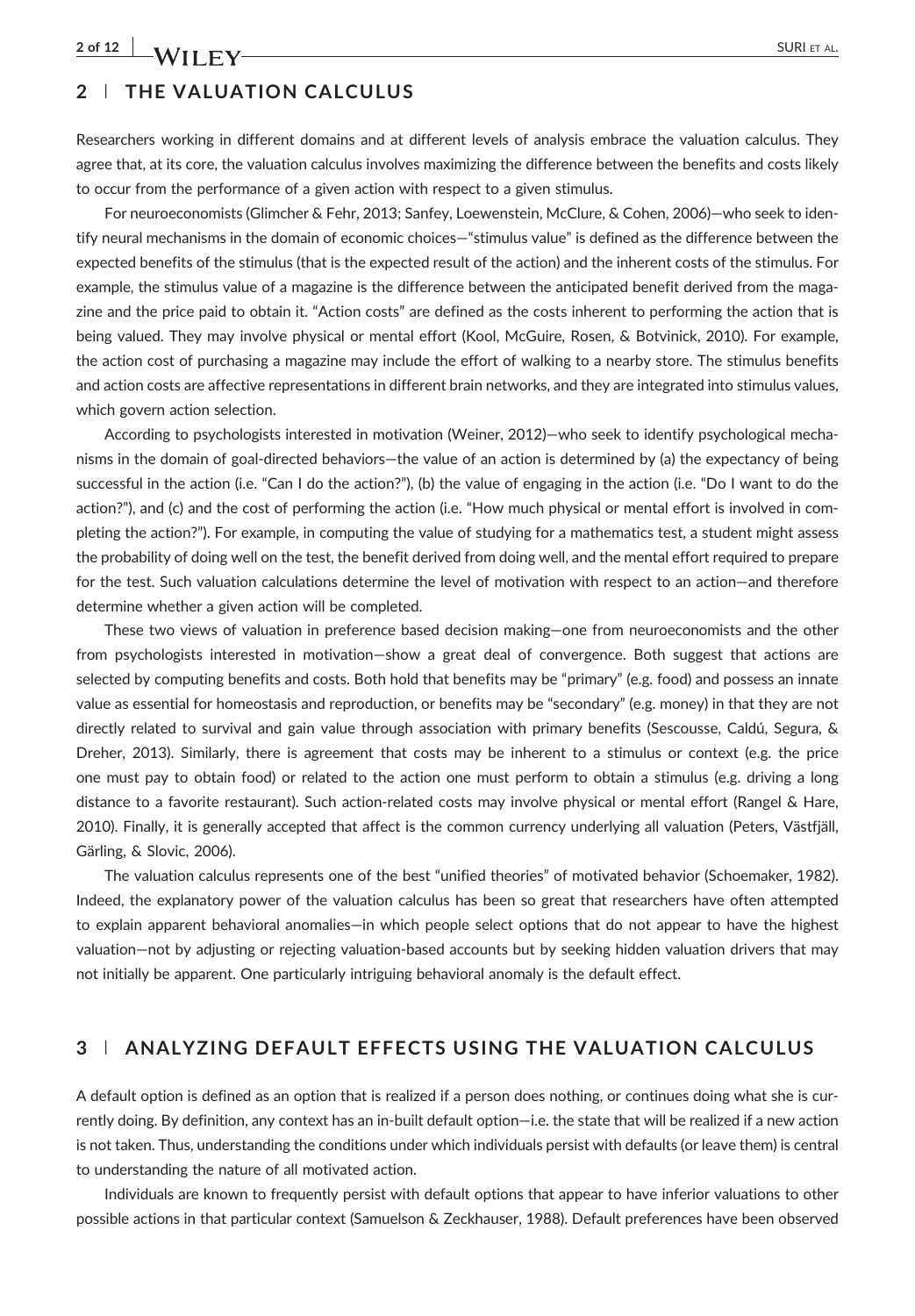#### SURI ET AL. **3 of 12**

in diverse decision contexts such as organ donation (Johnson & Goldstein, 2003), savings behavior (Choi, Laibson, Madrian, & Metrick, 2004), voting patterns (Gow & Eubank, 1984), and choices in utility and insurance providers (Samuelson & Zeckhauser, 1988). Why do such default effects occur? To date, explanations have sought to argue that there are subtle benefits that increase the valuation of the default option and/or subtle costs that decrease the valuation of the non‐default options.

Past research (Dinner, Johnson, Goldstein, & Liu, 2011; Kahneman, Knetsch, & Thaler, 1991) has identified three such valuation-based factors: mental costs of evaluating the available options, an implied recommendation, and loss aversion associated with leaving a default state. We describe each of these in turn.

Selecting among several options often incurs costs in terms of the required physical or mental effort (Hofmann & Kotabe, 2012; Westbrook, Kester, & Braver, 2013). Filling out a form, composing an email, or collecting necessary documentation are types of activities that may be prerequisites to exercising a particular option; however, each of them involves the expenditure of effort. Moreover, performing any single action carries an opportunity cost related to the next best action (Kurzban, Duckworth, Kable, & Myers, 2013). The costs associated with such effort are sometimes not as salient compared to the benefits on offer—and therefore may not be seen as an important part of the valuation calculus. Nevertheless, their effect on decision making can be profound (Suri, Sheppes, Schwartz, & Gross, 2013). Mental costs (related to the analysis of available options) can decrease the valuation of non‐default options (since resources must be gathered to select a particular option) while increasing the relative valuation of the default option (since no effort is required to continue with the default option). This increases the likelihood of default effects.

An implied recommendation is present when the default state is seen to be the suggested option of the policy maker, experimenter, or other person with expertise or privileged information (McKenzie, Liersch, & Finkelstein, 2006). For example, in downloading new software, many people elect to use the recommended defaults of the software manufacturer instead of attempting to customize parameters. In such cases, staying with the default provides the dual benefit of conforming to the experts' recommendations and avoiding effortful steps related to identifying the best option. For these reasons, implied recommendations may also lead to default effects.

Loss aversion (Kahneman et al., 1991) refers to preferring to avoid losses over achieving equivalent benefits. For example, the positive value of finding \$100 on the street is often less than the negative value of losing \$100 from one's pocket. In the context of default effects, loss aversion may create a disproportionately high valuation of potential losses related to leaving the default state and a disproportionately low valuation of potential gains related to nondefault states. For this reason, even though staying with the default state may appear to be inconsistent with the actual values of potential actions, it may be consistent with the subjective values of potential actions in light of the premium people seem to place on avoiding losses.

To see how these efforts to explain apparently anomalous behaviors within the valuation calculus might work, consider the following classic demonstration of default effects. In this study, Samuelson and Zeckhauser (1988) asked one group of participants to allocate funds among four investment portfolios that offered economically identical returns. Predictably, each of the portfolios was picked at equal rates. Another group was also asked to allocate funds between the same four portfolios; however, they were told that their funds—that they had inherited from a great uncle—were already invested in one of the portfolios. They were free to keep the funds as they were (the default option) or invest them in one of the other three portfolios. Participants in this group showed a strong preference for the default—they elected to leave the funds in the existing portfolio.

At first glance, the preference for the current portfolio may seem to violate the rules of the valuation calculus. Why should a portfolio appear more attractive just because it happens to be the default? However, the factors described above provide viable explanations that could show participant preferences to be fully consistent with the valuation calculus. For example, it is possible that participants wished to avoid loss aversion associated with leaving the default portfolio. The gains on offer from the other portfolio options may not have the same valuation as the (financially equivalent) losses that could result from leaving the default.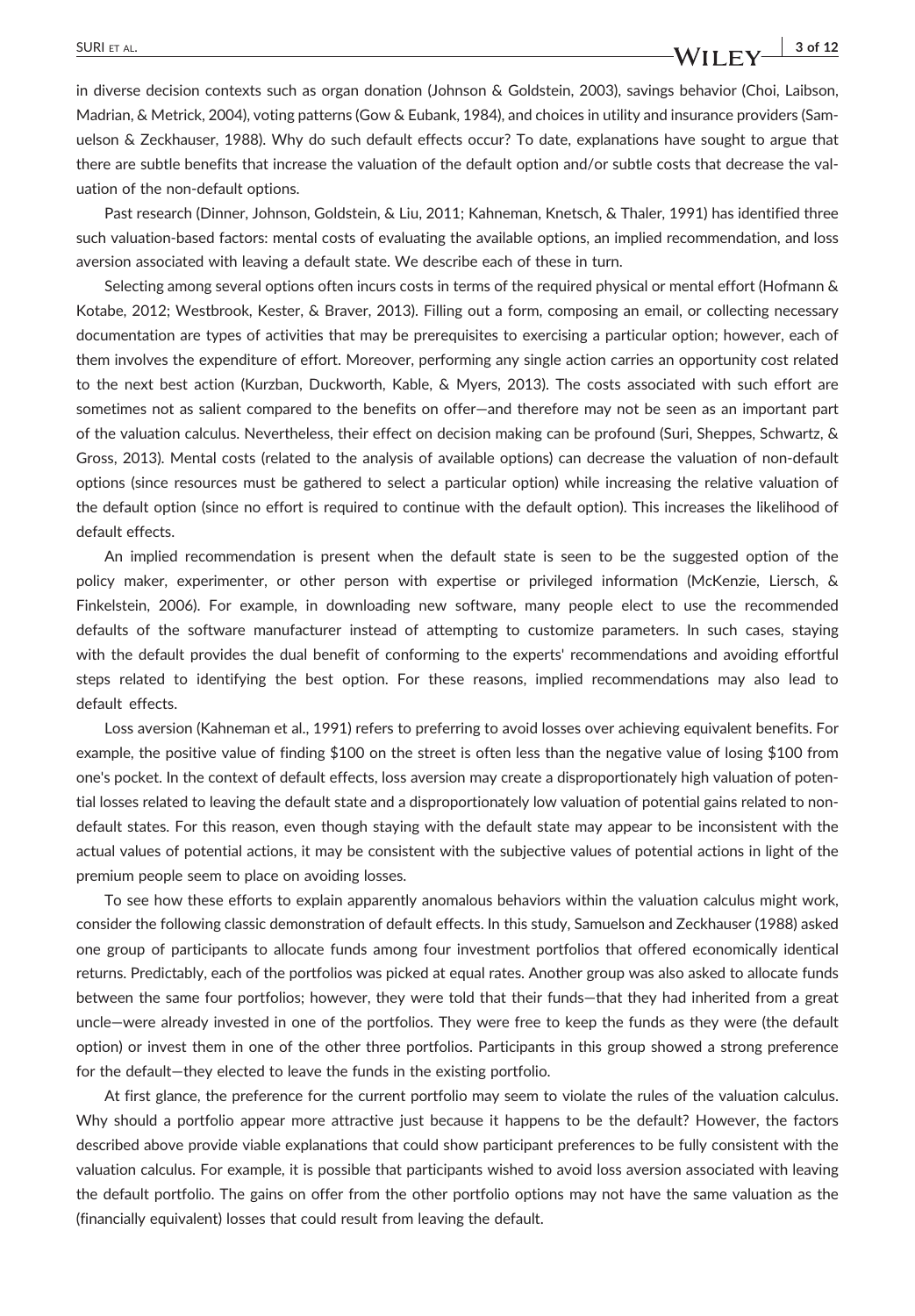## **4 of 12 WII FY** SURI ET AL.

#### **4** | **"ANOMALOUS" DEFAULT EFFECTS**

Although mental costs, implied recommendations, and loss aversion successfully explain some behaviors that may appear counter‐intuitive or anomalous, there is a growing list of consequential and ubiquitous examples of default effects that are not readily explained by any of these factors. For example, patients frequently do not take medications that are important to their health (Harris, Kapor, Lank, Willan, & Houston, 2010), and employees do not start retirement accounts crucial to their financial future (Beshears, Choi, Laibson, & Madrian, 2006).

These behaviors are not easily attributable to subtle drivers of valuation. For example, consider the act of taking medicine that has been paid for, is easily accessible, and has no noticeable negative side effects. There is no loss aversion associated with taking such medicine since there are no losses to be avoided. The implied recommendation, if any, encourages patients to take the medicine and not avoid it. There appear to be significant benefits and minimal costs, and yet patients frequently persist with the (unhealthy) default of not taking their medication (Vermeire, Hearnshaw, ValRoyen, & Denekens, 2001). Similarly, many company retirement plans do not entail a time-consuming application process, out of pocket costs, a high degree of choice difficulty, or potential losses upon leaving the current state (of an uncertain financial future)—and yet a large fraction of employees do not enroll in them (Beshears et al., 2006).

In this article, we propose that these and other behavioral anomalies occur because both stimulus value and action costs (the variables that determine the value of an action) are influenced by cognitive variables that are typically not considered as part of the valuation calculus. We begin with a description of the Attention–Readiness–Motivation (ARM) framework and then present evidence supporting each component of the framework.

#### **5** | **THE ARM FRAMEWORK**

The valuation calculus is central to motivated behavior. Motivation theorists attempt to explain people's selection of actions, their persistence in those actions, and their vigor in carrying them out (Wigfield & Eccles, 2000). Each of these three facets of motivation involves a choice: a choice of one action over another action, a choice of persisting with the selected action over stopping the selected action, and a choice regarding the extent of resources to dedicate to implementing the selected action—and each of these choices involves the valuation calculus (Atkinson, 1957; Eccles et al., 1983).

According to the ARM framework, the valuation calculus, unlike the calculus pertaining to physical bodies, does not refer to actions that occur a featureless space in which the same variables always result in the same outcomes. Instead, the valuation calculus occurs in the context of brain networks in which changes in key internal variables *endogenous attention* and *action readiness*—may result in different behavioral outcomes, even without apparent changes to stimulus values and/or action costs (the determinants of the value of a given action).

The first claim made by the ARM framework is that stimulus value is only relevant in the valuation calculus to the extent that *endogenous attention* (Lawrence & Klein, 2013) is directed towards that stimulus. When levels of endogenous attention towards a stimulus are high, stimulus values powerfully shape behavior; when levels of attention are low, stimulus values are less determinative of behavior. On this account, for example, patient non‐compliance occurs not because there are subtle drivers of stimulus value or action costs but because patients do not always direct their attention towards the stimulus associated with taking the medicine (and/or the stimulus associated with not taking the medicine).

When considering the role of attention in motivated behavior, it is important to emphasize that attention is not a unitary construct. In this context, we are concerned with *orienting* attention (not alerting or sustained; Petersen & Posner, 2012) of the *endogenous* (not exogenous) variety. Some affectively laden states of the world are evolutionarily "hard‐wired" to exogenously elicit attentional and perceptual prioritization (Öhman, Flykt, & Esteves, 2001). However, other stimuli—even stimuli whose effects are equally consequential—do not automatically capture attention. On our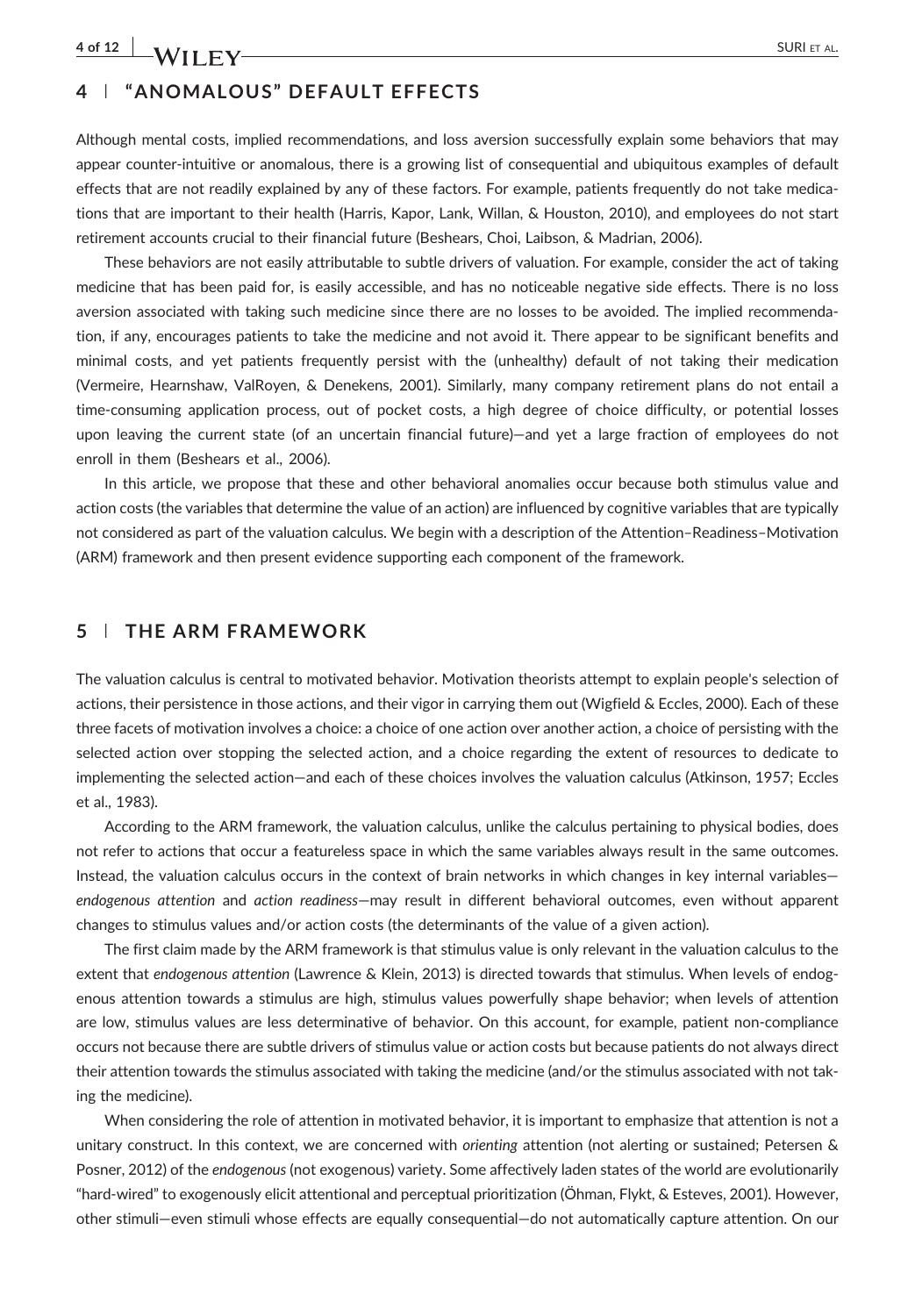#### SURI ET AL. **5 of 12**

account, the valuation of such stimuli requires the implementation of *endogenous* attentional processes. For example, the act of choosing a healthy snack over an unhealthy one often requires attention towards one's eating behavior.

Why might people fail to direct their attention towards stimuli that are important to them? Research on mind wandering (Smallwood & Schooler, 2015) provides one potential explanation for this phenomenon. Stimulus independent thought (mental events that arise without external precedent) has been shown to interfere with the processing of online information—presumably including the valuations of potential actions. Experience sampling studies suggest that up to 50% of waking thought is stimulus independent (McVay, Kane, & Kwapil, 2009). Thus, it is possible that "zoning out" (Smallwood, McSpadden, & Schooler, 2008) prevents endogenous attention from being directed to important stimuli.

The second claim made by the ARM framework is that action costs are influenced by the level of *action readiness* —the ease with which an action may be initiated given the pre‐action‐launch state of the individual. When levels of readiness for an action are high, the action cost for that action is lower than it would have been if levels of readiness for that action were low.

Among potential actions with apparently undifferentiated action costs, some actions with high readiness may be launched even though their stimulus valuations are not the highest of all potential actions (because their action costs, while apparently undifferentiated from competing actions, are subjectively low); alternatively, some actions with low readiness may not be launched even though their stimulus valuations are the highest of all potential actions (because their action costs, while apparently undifferentiated from competing actions, are subjectively high). On this account, for example, momentum eating occurs not because an additional bite has a greater stimulus value than stopping but because action readiness reduces the action costs of taking another bite (whereas the action of not taking another bite has low action readiness and relatively higher action costs).

Why might levels of action readiness for a particular action vary? Research on repetition priming has revealed that when an object is frequently and/or recently encountered, we become faster and more accurate at identifying it (Henson, Shallice, & Dolan, 2000). In a similar vein, we propose that when an action is frequently and/or recently executed, its action readiness increases (and the costs of performing that action decrease). Readiness for an action may also increase due to the following factors: watching someone perform that action; mentally rehearsing that action; and/or attending to affordances present in a stimulus that are related to that action (Gibson, 1977). Affordances are defined as the properties of a stimulus that suggest the possibility of an action (e.g. the handle of a suitcase may suggest lifting it).

Considering its two main claims together, the ARM framework suggests that in the context of executing an action "A" with a positive stimulus valuation, a person may have high or low levels of endogenous attention and high or low levels of action readiness (see Figure 1). The action "A" is most likely to occur when both endogenous attention and action readiness are high and least likely to occur when both variables are low. If one variable is high and the other is low, then the particular levels of each variable should determine the probability of action execution. The above reasoning regarding an action with a positive stimulus value can be extended to an action with negative stimulus value (say B), since the act of *not* performing B has a positive stimulus value.

#### **6** | **THE ROLE OF ENDOGENOUS ATTENTION IN MOTIVATED BEHAVIOR: EMPIRICAL FINDINGS**

Recent studies (Suri & Gross, 2015) have directly tested the relationship of endogenous attention towards a stimulus and valuation. In one such study, participants had the choice to approach positive stimuli or avoid negative stimuli (stimuli were images of emotionally evocative pleasant or unpleasant scenes; Lang, Bradley, & Cuthbert, 1999). When asked to choose between viewing one of two stimuli, participants reliably chose (~85% of all trials) to view the more positive (or less negative) stimulus. However, a small change in instructions created a large change in participant behavior: When participants were required to proactively press a button to move from an inferior to superior image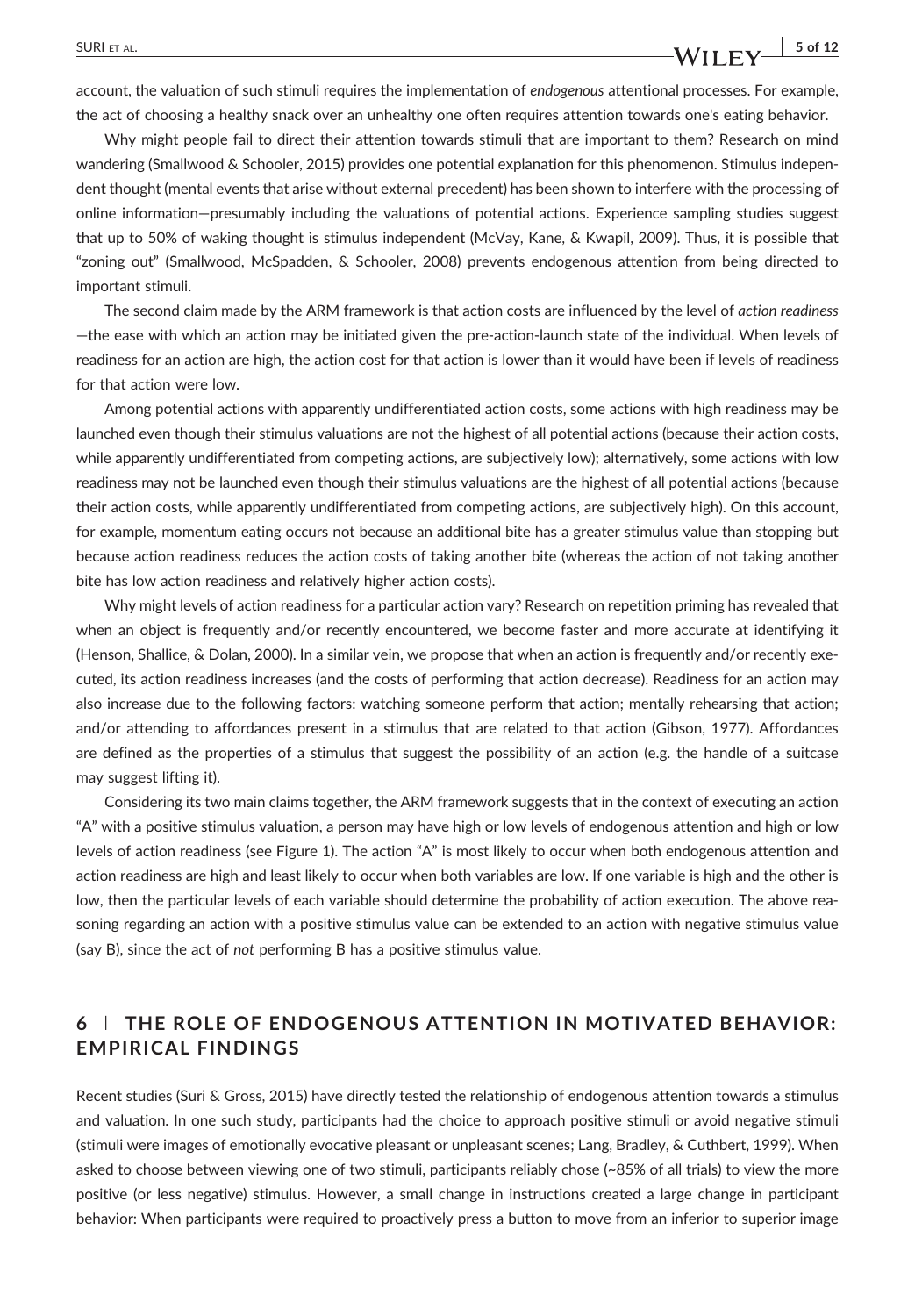

FIGURE 1 The three panels illustratively depict the valuation calculus for the hypothetical action A. The baseline depicts zero values associated with the next best available alternative action to A. In panel (a), the absolute value of Stimulus Value (depicted above the baseline) exceeds the absolute value of Action Costs (below the baseline), and the resulting Action Value is positive (above baseline)—implying that the action is likely to occur. In panel (b), the attention directed towards the medication is reduced which in turn lowers the absolute value of Stimulus Value below the absolute value of Action Costs, resulting in negative Action Value—implying that the action is unlikely to occur. In panel (c), reduced action readiness increases the absolute value of Action Costs resulting in a negative Action Value

(as opposed to being asked to pick one image from a pair), they often persisted with viewing the inferior image and switched to the "better" image infrequently (~30% of all trials), despite the presence of a caption underneath the default image reminding them that they had an option to switch.

One interpretation of this behavior is that endogenous attention was required to proactively press a button to switch images, and in the absence of such attention, participants persisted with viewing inferior images. Support for this hypothesis was provided by placing a red border around the caption reminding participants that they had an option to switch (5 s after trial commencement). This red border facilitated the initiation of endogenous attention, which in turn unlocked the valuation process favoring the viewing of more pleasant images. Image switching rates increased from 29% (without the red border) to 50% (with the red border).

To check whether participants interpreted the red border as an implied recommendation from experimenters, a subsequent study (Suri & Gross, 2015) introduced trials in which a button press resulted in a switch from a "better" image to an inferior image. In these cases, the red border did not increase the switching rate, which lends support to the hypothesis that participant choices could be ascribed to attention‐unlocked valuation, but not to implied recommendations.

Additional evidence is provided by a field study (Suri & Gross, 2015) in which a sign that read "APPLES" increased apple sales in company cafeterias. This sign was not designed to affect the valuation of apples (a sign that read "SWEET APPLES" may have increased valuation); rather, it was designed to increase attention towards the apples. In a similar experiment (Suri, Sheppes, Leslie, & Gross, 2014) signs that read "Stairs" and "Stairs or Escalator?" were shown to increase the number of pedestrians choosing to take the stairs at the stair/escalator choice point. These signs were not designed to affect the valuation of taking the stairs (a sign that read "Take the Stairs for your Health" may have increased valuation); rather, it was designed to increase attention towards the stairs.

Several field studies provide additional support for the link between endogenous attention and motivated behavior. For example, preferentially displaying healthy items over unhealthy ones in school cafeteria lines (Hanks, Just, Smith, & Wansink, 2012) increased sales of healthier food items increased by 18% and decreased sales of less healthy food items by 28%. Presumably, the students knew that they had access to the previously preferred non‐healthy food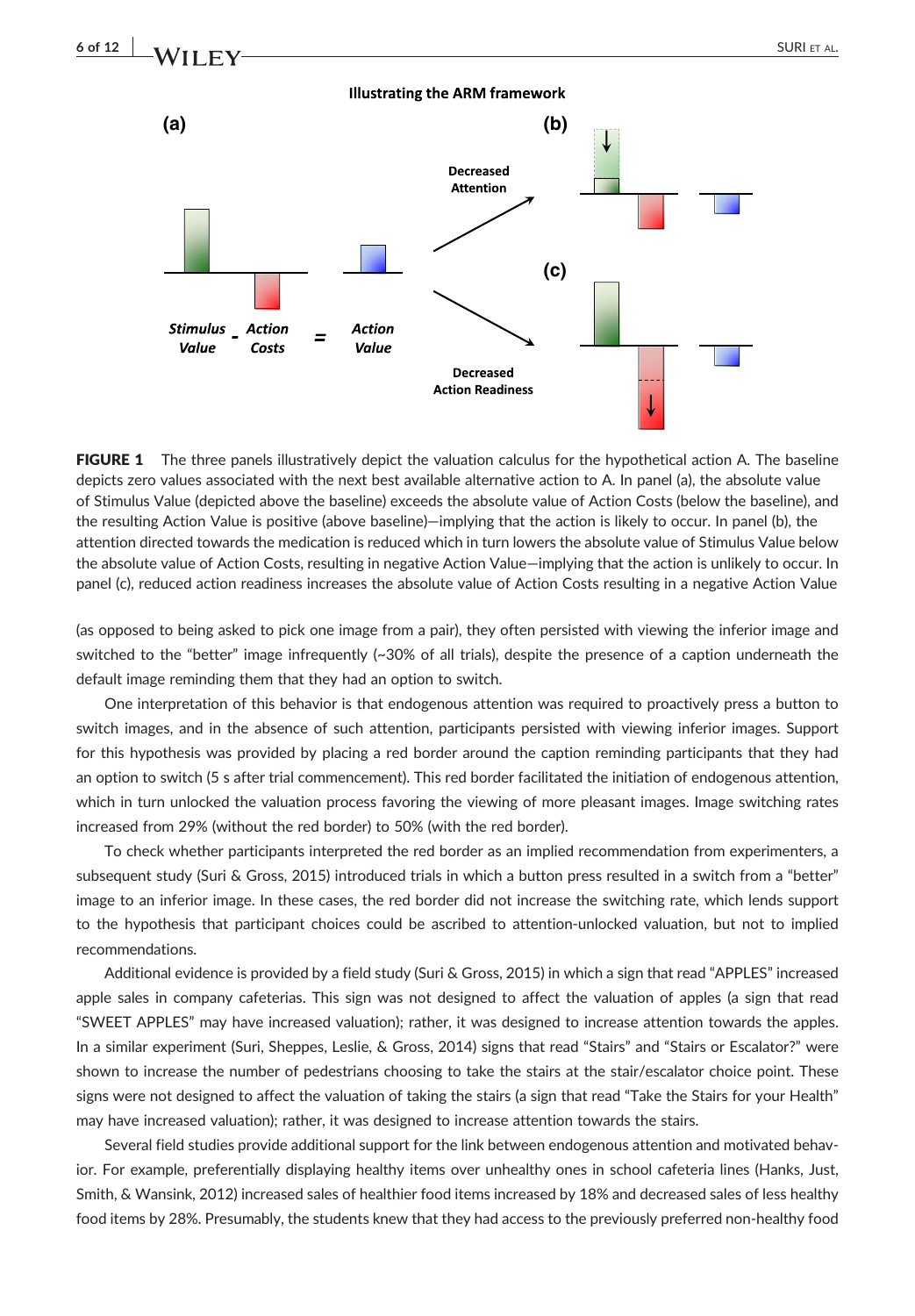items. However, these items did not, on our account, receive enough endogenous attention to be valued and acted upon.

A similar example involved displaying tax‐inclusive prices for products subject to sales tax for a 3‐week period. This tax‐inclusive tax display reduced demand by roughly 8% compared to control products (Chetty, Looney, & Kroft, 2007). Presumably, customers knew that they would have to pay sales tax on their purchases but a lack of orienting attention on that fact led them to purchase items that they otherwise would not have. When taxes were included in the display, the higher price was attended to at the time of the purchasing decision and relatively fewer sales occurred. These field studies often occurred in the context of first-time decisions, suggesting that action readiness was not involved.

#### **7** | **THE ROLE OF ACTION READINESS IN MOTIVATED BEHAVIOR: EMPIRICAL FINDINGS**

There is substantial evidence that the activation of representations of previously completed actions (i.e. increasing their action readiness) increases the likelihood of their performance. For example, in cases of utilization behavior syndrome (Chapados & Petrides, 2014), observing an object in their environment can cause patients with frontal damage to perform relatively complex actions (e.g. the manipulation of tools) that are sometimes at odds with their stated intentions. Such affordance‐related effects are also present in individuals without frontal damage. For example, encountering incidental stimuli that can be gripped potentiates one's tendency to form a grip. This may occur because looking at or recalling a visual object propels afforded actions related to that object (Ellis, 2009). Similarly, in choice response tasks, the mere presence of musical notation affects the responses of musicians, but not non‐musicians (Levine, Morsella, & Bargh, 2007). On our account, such phenomena occur because environmental cues increase the action readiness of associated actions.

Additional evidence for the role of action readiness is provided by the task-switching literature (Monsell, 2003) in which studies frequently discriminate between two types of trials: An nth trial is a switch trial if it involves a different task from the n‐1th trial, and it is a repeat trial if it involves the same task as the n‐1th trial. A large body of evidence has demonstrated that across various types of tasks, performance on switch trials is worse than performance trials (Wasylyshyn, Verhaeghen, & Sliwinski, 2011). While there are several explanations for this phenomenon, a prominent model suggests that repeated trials are more efficient because of transient carry-over of task-set "activation" from trial to trial (Gilbert & Shallice, 2002). This activation-based proposal supports the action readiness account described here.

However, neither utilization behavior nor task switching studies directly test whether action readiness effects could persist in cases that included unambiguous stimulus valuations. To test whether action readiness effects could exist in the presence of putatively stronger stimulus valuations, experimenters (Suri et al., 2013) asked participants to press one button to experience (an unpleasant) electric shock and another button to greatly reduce the probability of experiencing the shock. Not surprisingly over 85% of them elected to press the shock‐probability‐reducing button. However, a small change in instruction made a large difference in participant behavior: when participants were asked to proactively act to reduce the probability of being shocked (if they did nothing they would be shocked), participants pressed the shock-probability-reducing button in only about half the trials. This was another instance of an apparently "anomalous" (i.e. not explained by valuation‐based factors discussed above) default effect.

Two properties of the button presses in the proactive condition suggested that action readiness may have played a role in this behavior (that ran counter to the predictions of models not including action readiness): First, participants pressed the shock‐probability‐reducing button more in the back‐half trials compared to the front‐half trials (when act of pressing was less familiar and less action ready). Second, when experimenters *required* participants to press the shock‐probability‐reducing button in one of two pre‐experiment trials, participants pressed the button more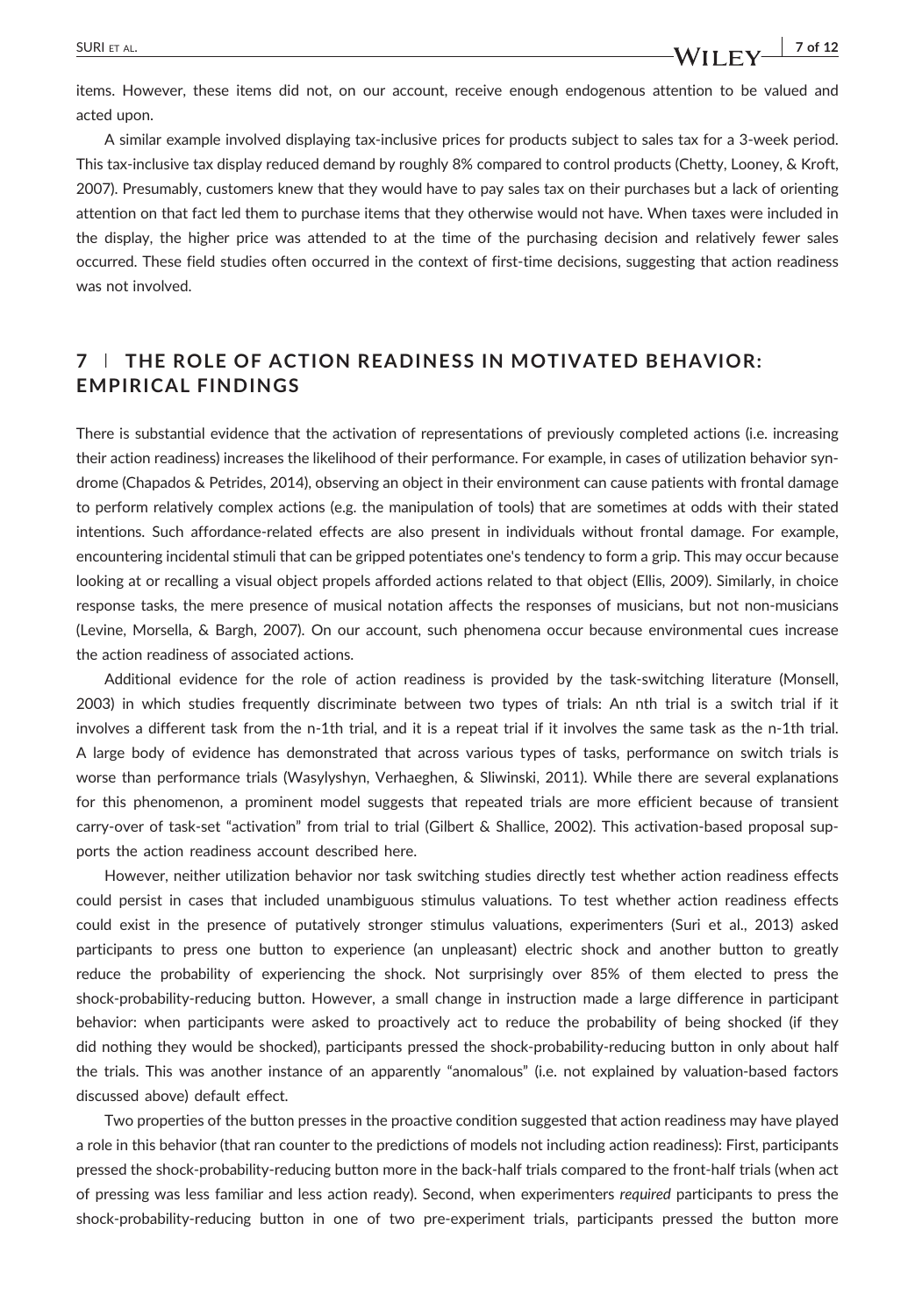throughout the experiment. The experimenters reasoned that this behavior occurred because the early mandatory button press increased action readiness whose effects cascaded throughout the experiment.

Additional support for action readiness comes from the study of action slips—a performance of an action that was not what was intended (Norman, 1981). While action slips may have many causes, many of them are related to the increased action readiness of the erroneous action. For example, William James (1890), famously described the situation a person going to his room to change for dinner and finding himself in bed. In this case, the person completed a behavior that had high action‐readiness but otherwise had a negative valuation.

### **8** | **RELATING THE ARM FRAMEWORK TO OTHER BEHAVIORAL CONSTRUCTS**

The ARM framework connects to several behavioral constructs. Here, we discuss its connections to habits, psychological inertia, and implementation intentions.

#### **8.1** | **ARM and habits**

A habit is defined a pre‐existing association, strengthened by long‐standing repetition, between cue and action (Neal, Wood, & Quinn, 2006). Action readiness, on the other hand, is the ease with which an action may be initiated given the pre‐action‐launch state of the individual. This readiness may be increased by prior (and recent) repetition, mentally rehearsing an action, watching someone else do the action, or environmental affordances. Action readiness effects have been observed after participants pressed an unfamiliar key a handful of times—which could hardly be labeled as a habit (Suri et al., 2013). However, it is of course possible that sustained action readiness associated with a cue may lead to habit formation over time.

#### **8.2** | **ARM and psychological inertia**

Prior work has defined psychological inertia as the tendency to maintain the status‐quo (Gal, 2006). Individuals may have more or less psychological inertia relative to each other. We propose that psychological inertia is an emergent property of attention and action readiness. In some cases, psychological inertia may also be caused by low levels of attention towards available outcomes in the environment. In other cases, a tendency to have high levels of action readiness across many action contexts would result in high inertia. This readiness may apply to actions or to inactions; thus, individuals with high psychological inertia may persist with the same actions in a given context (e.g. ordering the same meal at a restaurant) or with the same inactions (e.g. not taking medicine beneficial to their health).

#### **8.3** | **ARM and implementation intentions**

Gollwitzer and his colleagues (1999).have defined implementation intentions as the furnishing of the goal intention with an if–then plan specifying when, where, and how the person will instigate responses that promote goal realization. An implementation intention adds action specificity to goals that may only be represented at a high level of abstraction. Explicitly formulating implementation intentions has been shown to increase goal‐directed behavior in a variety of contexts (Gollwitzer, 1999). We propose that the effectiveness of implementation intentions stems from an increase in the action readiness of the various sub‐steps required to reach a desired goal (via mentally rehearsing the actions they plan to take to achieve their goal). There is evidence consistent with this proposal (Martiny‐Huenger, Martiny, Parks‐Stamm, Pfeiffer, & Gollwitzer, 2017; Webb & Sheeran, 2007) which, if proven correct, may provide a potential mechanism underlying implantation intentions.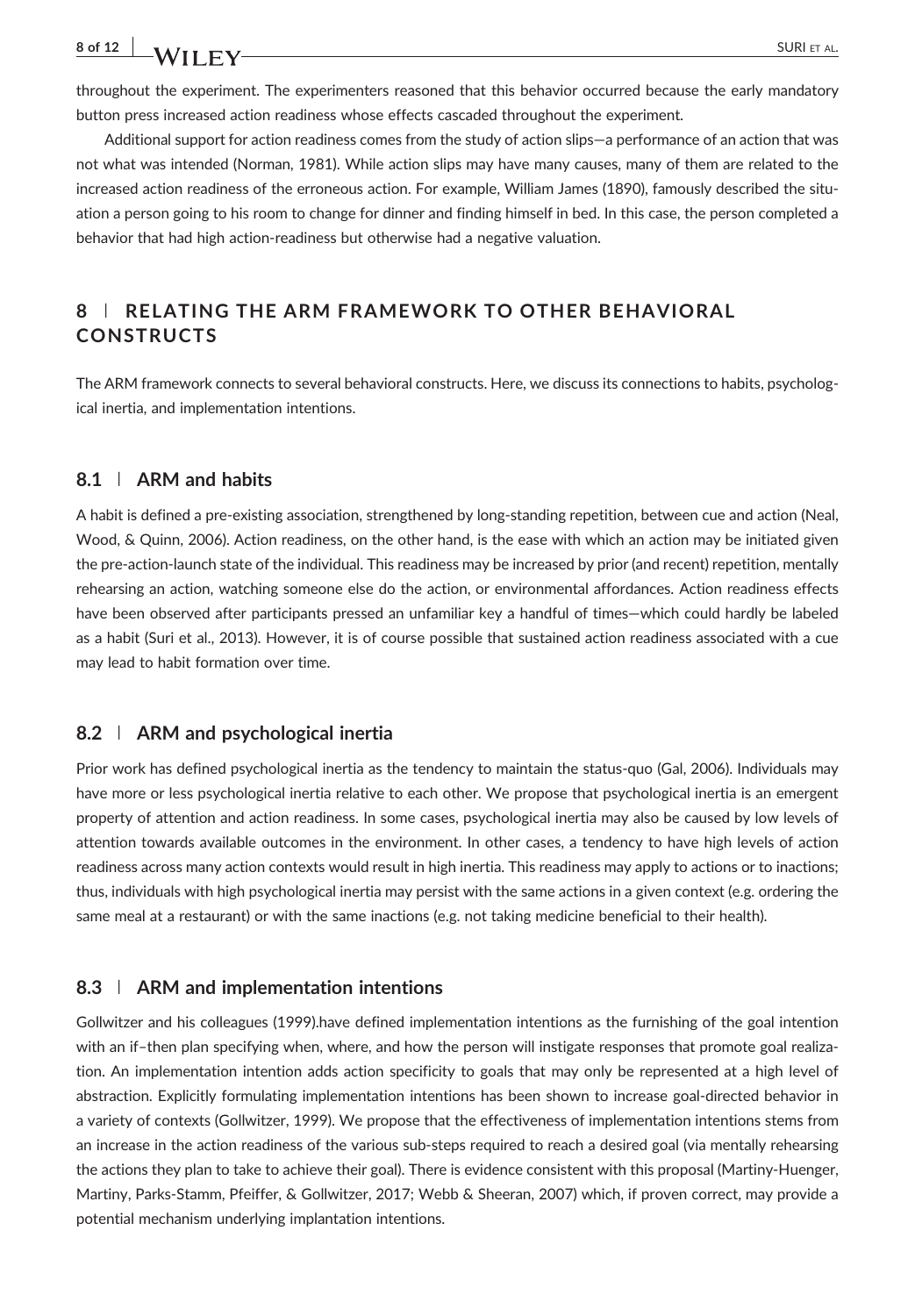#### **9** | **CONCLUDING REMARKS**

In this article, we began by asking why people sometimes act in ways that seem inconsistent with relevant action values. We proposed that several behavioral anomalies—including puzzling instances of default preferences—could not be easily attributed to subtle drivers of valuation and instead ascribed them to the influence of endogenous attention (on stimulus value) and action readiness (on action costs). According to our ARM framework, these two cognitive variables—that are seldom considered to be influencers of putatively affect‐driven motivated behavior—are crucial determinants of our actions.

The ARM framework makes two sets of predictions. First, related to attention, it predicts that in many contexts, manipulating attention will lead to changes in value based preferences, even when all other value-related factors are kept constant. Several researchers have demonstrated that merely increasing the time a participant looks at a generally positively valued option (e.g. an object or a face) increases the rate at which that option is chosen (Hare, Malmaud, & Rangel, 2011; Shimojo, Simion, Shimojo, & Scheier, 2003). Relatedly, increasing the salience of particular features has been shown to increase the influence of those features on ultimate choice (Krajbich, Armel, & Rangel, 2010). The ARM framework predicts that such attention‐related effects should be seen across most preference-based choice domains. The ARM framework also predicts that if a stimulus or stimulus feature is rated negatively, then increasing attention towards it should decrease the rate at which that option is chosen.

Second, related to action readiness, the ARM framework predicts that any action—whether positively or negatively valued—will be more likely to be completed if it has been recently and frequently completed. The framework makes this prediction even if the action has been completed only once—and cannot be classified as a habit. There is emerging evidence related to this prediction as value‐based choices in current trials have been shown to depend on prior trials (Suri, Sheppes, & Gross, 2015).

The ARM framework is predicated on the assumption that the valuation process consists of the maximizing of an objective function (i.e. expected value). It is also possible to conceive of the decision making process occurring via a distributed consensus among parallel processes in a neural network (Hunt & Hayden, 2017). Importantly, the ARM framework also applies under this conception of decision making. In this case, varying levels of attention correspond to varying levels of activation in the input units of the neural network, and varying levels of action readiness correspond to varying weights between cue/action units in the neural network.

In addition to providing insights into variables impacting basic valuation processes and making new predictions, the ARM framework may be applied to change behavior. In their influential book *Nudge*, Thaler and Sunstein (2008) identified several decisions in which individuals could be nudged to select more optimal options as long as these options were made to be the default options. Since then, nudges have been applied to several important behavioral contexts. The examples described in *Nudge* and related papers (Bhargava & Loewenstein, 2015) almost certainly have multiple drivers. However, we believe that the ARM framework may provide a systematic way of creating simple, but effective, nudges. For example, to address patient non‐compliance, pharmacists may equip pill bottles by a chip that emits a beep to elicit endogenous attention to the act of taking medicine. Establishing a routine of taking medicine at the same time may increase compliance due to increased action readiness. To increase healthy eating, interventions may promote the level of attention towards healthy foods (e.g. by placing healthy food items in most frequently accessed locations; Gittelsohn, 2012).

Future studies are required to examine the specific nature of endogenous attention's influence on stimulus value and action readiness' influence on action costs. Future studies are also required to investigate how the interaction between endogenous attention and action readiness may interact to influence the probability of occurrence of a motivated action. For example, novel actions may require high levels of endogenous attention whereas more familiar actions (with high action readiness) may occur with very little attention. Finally, future studies must also investigate whether and how the ARM framework may be used to design effective and scalable behavioral interventions.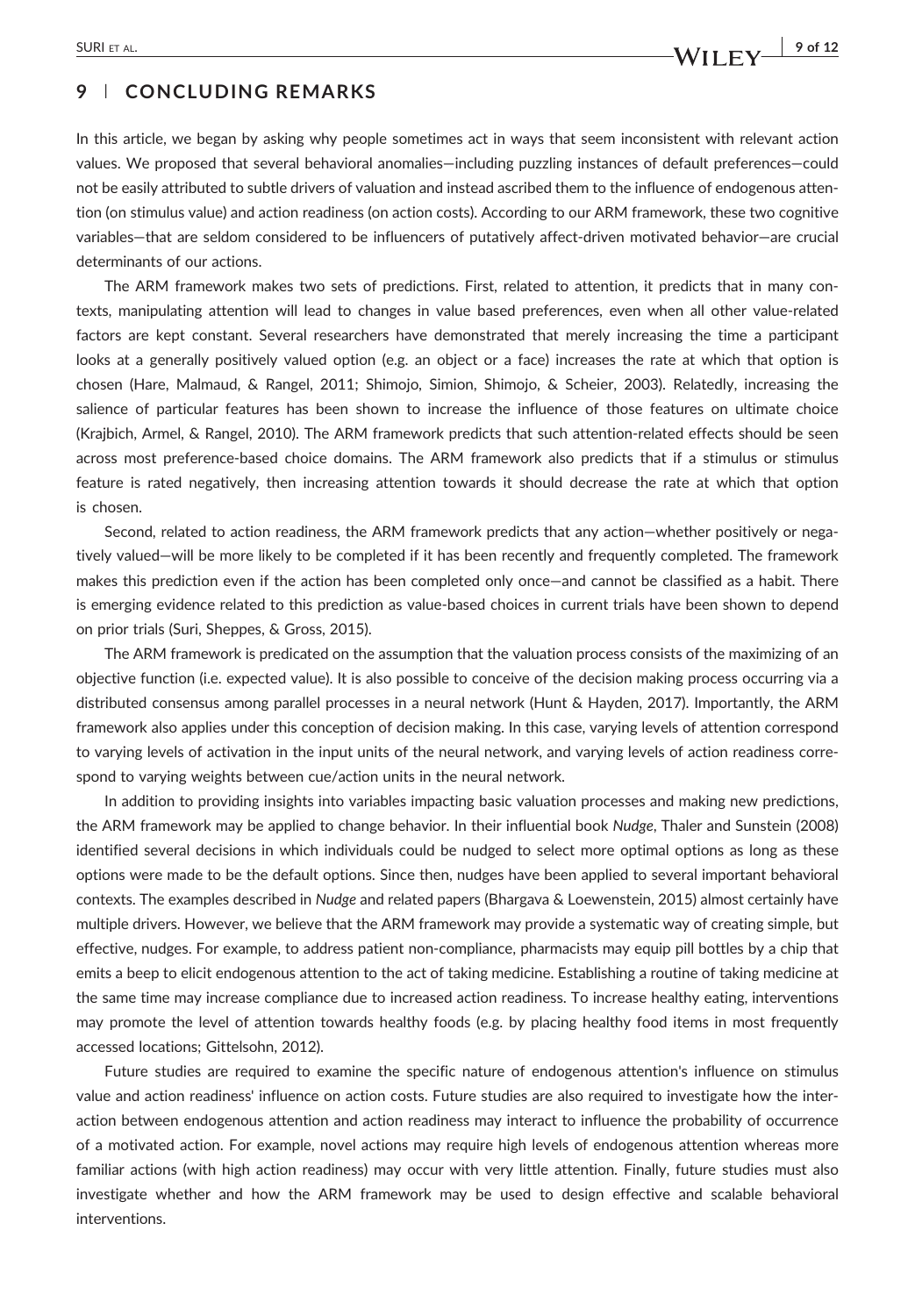## **10 of 12 WII FY** SURI ET AL.

#### **ORCID**

*Gaurav Suri* <http://orcid.org/0000-0002-0423-060X>

#### **REFERENCES**

- Atkinson, J. W. (1957). Motivational determinants of risk‐taking behavior. *Psychological Review*, *64*, 359.
- Barron, K. E., & Hulleman, C. S. (2015). Expectancy‐value‐cost model of motivation. *Psychology*, *84*, 261–271.
- Beshears, J., Choi, J.J., Laibson, D., & Madrian, B.C. (2006). The importance of default options for retirement savings outcomes: Evidence from the United States (No. w12009). National Bureau of Economic Research.
- Bhargava, S., & Loewenstein, G. (2015). Behavioral economics and public policy 102: Beyond nudging. *American Economic Review*, *105*, 396–401.
- Chapados, C., & Petrides, M. (2014). Utilization behavior after lesions restricted to the frontal cortex. *Neuropsychologia*, *60*, 46–51.
- Chetty, R., Looney, A., & Kroft, K. (2007). Salience and taxation: Theory and evidence, (No. w13330). National Bureau of Economic Research.
- Choi, J. J., Laibson, D., Madrian, B. C., & Metrick, A. (2004). For better or for worse: Default effects and 401 (k) savings behavior. In *Perspectives on the economics of aging* (pp. 81–126). University of Chicago Press.
- Dinner, I., Johnson, E. J., Goldstein, D. G., & Liu, K. (2011). Partitioning default effects: Why people choose not to choose. *Journal of Experimental Psychology: Applied*, *17*, 332.
- Eccles, J. S., Adler, T. F., Futterman, R., Goff, S. B., Kaczala, C. M., Meece, J. L., & Midgley, C. (1983). *Achievement and achievement motivation. Expectancies*, *values and academic behaviors*. ( pp. 75–146).
- Ellis, R. (2009). Interactions between action and visual objects. In E. Morsella, J. A. Bargh, & P. M. Gollwitzer (Eds.), *Oxford handbook of human action* (pp. 214–224). New York: Oxford University Press.
- Fehr, E., & Rangel, A. (2011). Neuroeconomic foundations of economic choice—Recent advances. *The Journal of Economic Perspectives*, *25*, 3–30.
- Gal, D. (2006). A psychological law of inertia and the illusion of loss aversion. *Judgment and Decision making*, *1*, 23–32.
- Gibson, J. J. (1977). *The theory of affordances*. USA: Hilldale.
- Gilbert, S. J., & Shallice, T. (2002). Task switching: A PDP model. *Cognitive Psychology*, *44*, 297–337.
- Gittelsohn, J. (2012). Interventions in small food stores to change the food environment, improve diet, and reduce risk of chronic disease. *Preventing Chronic Disease*, *9*, 110015.
- Glimcher, P. W., & Fehr, E. (Eds.) (2013). *Neuroeconomics: Decision making and the brain*. Academic Press.
- Gollwitzer, P. M. (1999). Implementation intentions: Strong effects of simple plans. *American Psychologist*, *54*, 493–503.
- Gow, D. J., & Eubank, R. B. (1984). The pro‐incumbent bias in the 1982 national election study. *American Journal of Political Science*, *28*, 224–230.
- Hanks, A. S., Just, D. R., Smith, L. E., & Wansink, B. (2012). Healthy convenience: Nudging students toward healthier choices in the lunchroom. *Journal of Public Health*, *34*, 370–376. fds003
- Hare, T. A., Malmaud, J., & Rangel, A. (2011). Focusing attention on the health aspects of foods changes value signals in vmPFC and improves dietary choice. *Journal of Neuroscience*, *31*, 11077–11087.
- Harris, S. B., Kapor, J., Lank, C. N., Willan, A. R., & Houston, T. (2010). Clinical inertia in patients withT2DM requiring insulin in family practice. *Canadian Family Physician*, *56*, e418–e424.
- Henson, R., Shallice, T., & Dolan, R. (2000). Neuroimaging evidence for dissociable forms of repetition priming. *Science*, *287*, 1269–1272.
- Hofmann, W., & Kotabe, H. (2012). A general model of preventive and interventive self‐control. *Social and Personality Psychology Compass*, *6*, 707–722.
- Hunt, L. T., & Hayden, B. Y. (2017). A distributed, hierarchical and recurrent framework for reward‐based choice. *Nature Reviews Neuroscience*, *18*, 172–182.
- James, W. (1890). *Habit*. H. Holt.
- Johnson, E. J., & Goldstein, D. G. (2003). Do defaults save lives? *Science*, *302*, 1338–1339.
- Kahneman, D., Knetsch, J. L., & Thaler, R. H. (1991). The endowment effect, loss aversion, and status quo bias. *Journal of Economic Perspectives*, *5*, 193–206.
- Kool, W., McGuire, J. T., Rosen, Z. B., & Botvinick, M. M. (2010). Decision making and the avoidance of cognitive demand. *Journal of Experimental Psychology: General*, *139*, 665–682.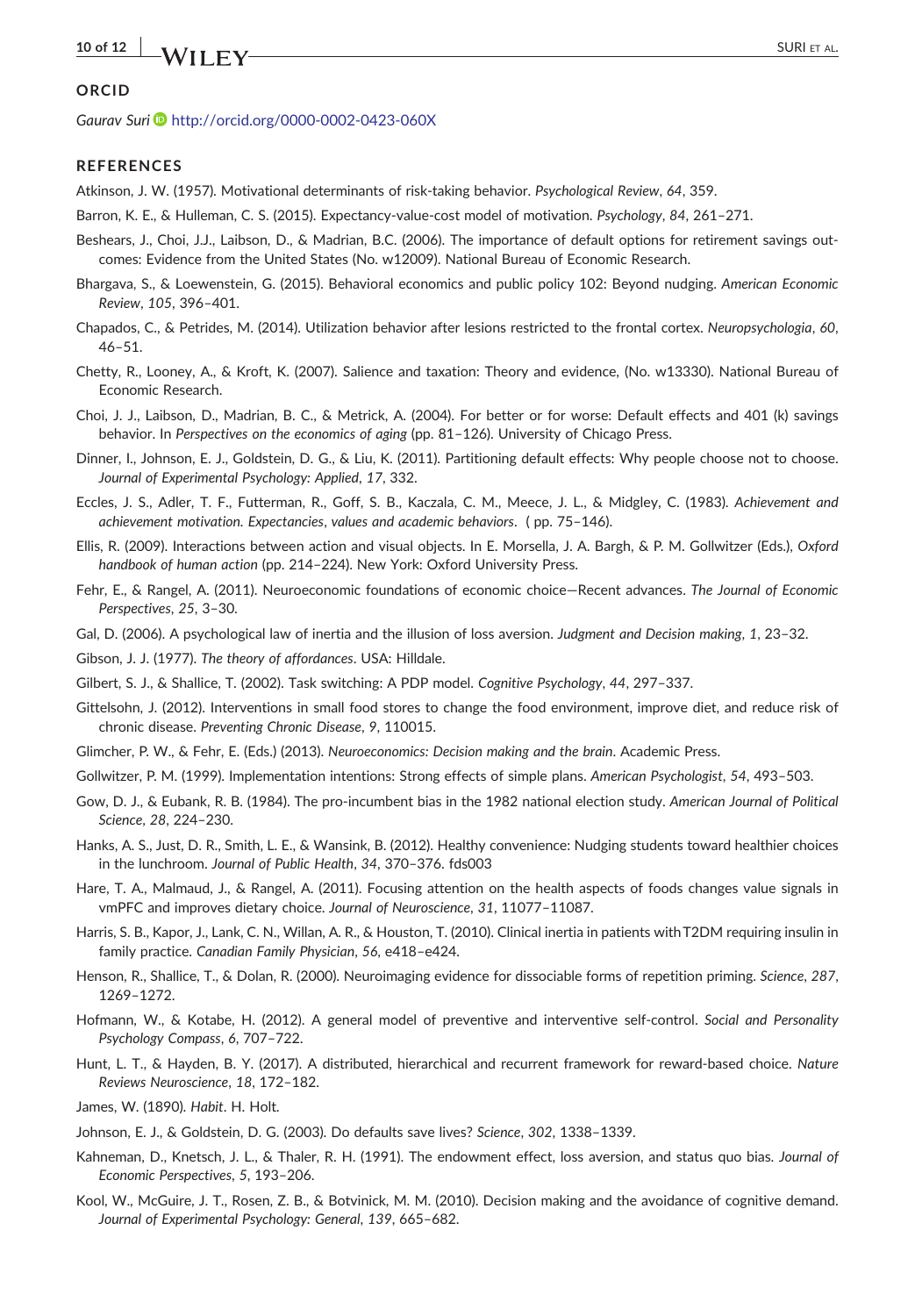- Krajbich, I., Armel, C., & Rangel, A. (2010). Visual fixations and the computation and comparison of value in simple choice. *Nature Neuroscience*, *13*, 1292–1298.
- Kurzban, R., Duckworth, A., Kable, J. W., & Myers, J. (2013). An opportunity cost model of subjective effort and task performance. *Behavioral and Brain Sciences*, *36*, 661–679.
- Lang, P. J., Bradley, M. M., Cuthbert, B. N. (1999). International affective picture system (IAPS): Instruction manual and affective ratings. The Center for Research in Psychophysiology, University of Florida.
- Lawrence, M. A., & Klein, R. M. (2013). Isolating exogenous and endogenous modes of temporal attention. *Journal of Experimental Psychology: General*, *142*, 560–572.
- Leathers, M. L., & Olson, C. R. (2012). In monkeys making value‐based decisions, LIP neurons encode cue salience and not action value. *Science*, *338*, 132–135.
- Levine, L. R., Morsella, E., & Bargh, J. A. (2007). The perversity of inanimate objects: Stimulus control by incidental musical notation. *Social Cognition*, *25*, 265–280.
- Martiny‐Huenger, T., Martiny, S. E., Parks‐Stamm, E. J., Pfeiffer, E., & Gollwitzer, P. M. (2017). From conscious thought to automatic action: A simulation account of action planning. *Journal of Experimental Psychology: General*, *146*, 1513–1525.
- McKenzie, C., Liersch, M. J., & Finkelstein, S. R. (2006). Recommendations implicit in policy defaults. *Psychological Science*, *17*, 414–420.
- McVay, J. C., Kane, M. J., & Kwapil, T. R. (2009). Tracking the train of thought from the laboratory into everyday life: An experience‐sampling study of mind wandering across controlled and ecological contexts. *Psychonomic Bulletin & Review*, *16*, 857–863.
- Monsell, S. (2003). Task switching. *Trends in Cognitive Sciences*, *7*, 134–140.
- Neal, D. T., Wood, W., & Quinn, J. M. (2006). Habits—A repeat performance. *Current Directions in Psychological Science*, *15*, 198–202.
- Norman, D. A. (1981). Categorization of action slips. *Psychological Review*, *88*, 1.
- Öhman, A., Flykt, A., & Esteves, F. (2001). Emotion drives attention: Detecting the snake in the grass. *Journal of Experimental Psychology: General*, *130*, 466–478.
- Peters, E., Västfjäll, D., Gärling, T., & Slovic, P. (2006). Affect and decision making: A "hot" topic. *Journal of Behavioral Decision Making*, *19*, 79–85.
- Petersen, S. E., & Posner, M. I. (2012). The attention system of the human brain: 20 years after. *Annual Review of Neuroscience*, *35*, 73–84.
- Rangel, A., & Hare, T. (2010). Neural computations associated with goal‐directed choice. *Current Opinion in Neurobiology*, *20*, 262–270.
- Samuelson, W., & Zeckhauser, R. (1988). Status quo bias in decision making. *Journal of Risk and Uncertainty*, *1*, 7–59.
- Sanfey, A. G., Loewenstein, G., McClure, S. M., & Cohen, J. D. (2006). Neuroeconomics: Cross-currents in research on decision‐making. *Trends in Cognitive Sciences*, *10*, 108–116.
- Schoemaker, P. J. (1982). The expected utility model: Its variants, purposes, evidence and limitations. *Journal of Economic Literature*, *20*, 529–563.
- Sescousse, G., Caldú, X., Segura, B., & Dreher, J. C. (2013). Processing of primary and secondary rewards: A quantitative meta‐analysis and review of human functional neuroimaging studies. *Neuroscience & Biobehavioral Reviews*, *37*, 681–696.
- Shimojo, S., Simion, C., Shimojo, E., & Scheier, C. (2003). Gaze bias both reflects and influences preference. *Nature Neuroscience*, *6*, 1317–1322.
- Simon, H. A. (1959). Theories of decision‐making in economics and behavioral science. *The American Economic Review*, *49*, 253–283.
- Smallwood, J., McSpadden, M., & Schooler, J. W. (2008). When attention matters: The curious incident of the wandering mind. *Memory & Cognition*, *36*, 1144–1150.
- Smallwood, J., & Schooler, J. W. (2015). The science of mind wandering: Empirically navigating the stream of consciousness. *Annual Review of Psychology*, *66*, 487–518.
- Suri, G., & Gross, J. J. (2015). The role of attention in motivated behavior. *Journal of Experimental Psychology: General*, *144*, 864–872.
- Suri, G., Sheppes, G., & Gross, J. J. (2015). The role of action readiness in motivated behavior. *Journal of Experimental Psychology: General*, *144*, 1105.
- Suri, G., Sheppes, G., Leslie, S., & Gross, J. J. (2014). Stairs or escalator? Using theories of persuasion and motivation to facilitate healthy decision making. *Journal of Experimental Psychology: Applied*, *20*, 295.